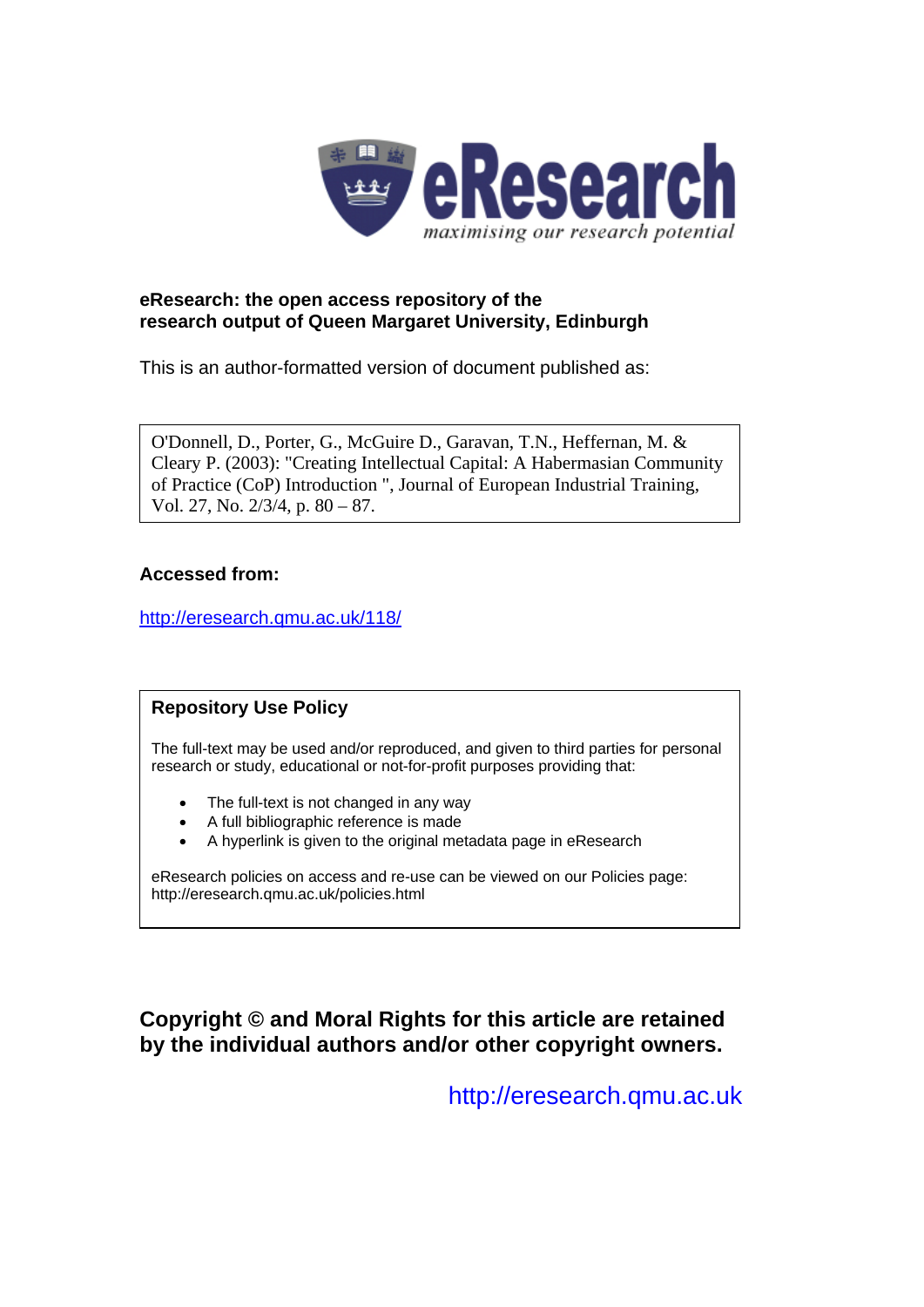# **CREATING INTELLECTUAL CAPITAL: A HABERMASIAN COMMUNITY OF PRACTICE (CoP) INTRODUCTION**

*David O'Donnell, Gayle Porter, Dave McGuire, Thomas N. Garavan, Margaret Heffernan and Peter Cleary* 

### **David O'Donnell**

*The Intellectual Capital Research Institute of Ireland*  7 Clonee Road, Ballyagran, Limerick County, Ireland Phone: +353 (0)87 6821032 Email: [david.odonnell@ireland.com](mailto:david.odonnell@ireland.com)

# **Dr. Gayle Porter**

*Rutgers University*  School of Business, 227 Penn Street, Camden, NJ 08102, U.S.A. Email: gporter@camden.rutgers.edu

### **David McGuire**

*University of Limerick*  National Technological Park, Limerick, Ireland Email: dave.mcguire@ul.ie

**Dr. Thomas N. Garavan**  *University of Limerick*  National Technological Park, Limerick, Ireland Emails: thomas.garavan@ul.ie

#### **Margaret Heffernan**

*National University of Ireland, Galway*  Centre for Innovation and Structural Change Email: margaret.heffernan@nuigalway.ie

**&** 

**Peter Cleary**  *University College Cork,*  Cork, Ireland Email: p.cleary@ucc.ie

Reference as: O'Donnell, D., Porter, G., McGuire D., Garavan, T.N., Heffernan, M. & Cleary P. (2003): "Creating Intellectual Capital: A Habermasian Community of Practice (CoP) Introduction ", Journal of European Industrial Training, Vol. 27, No.  $2/3/4$ , p. 80 – 87.

: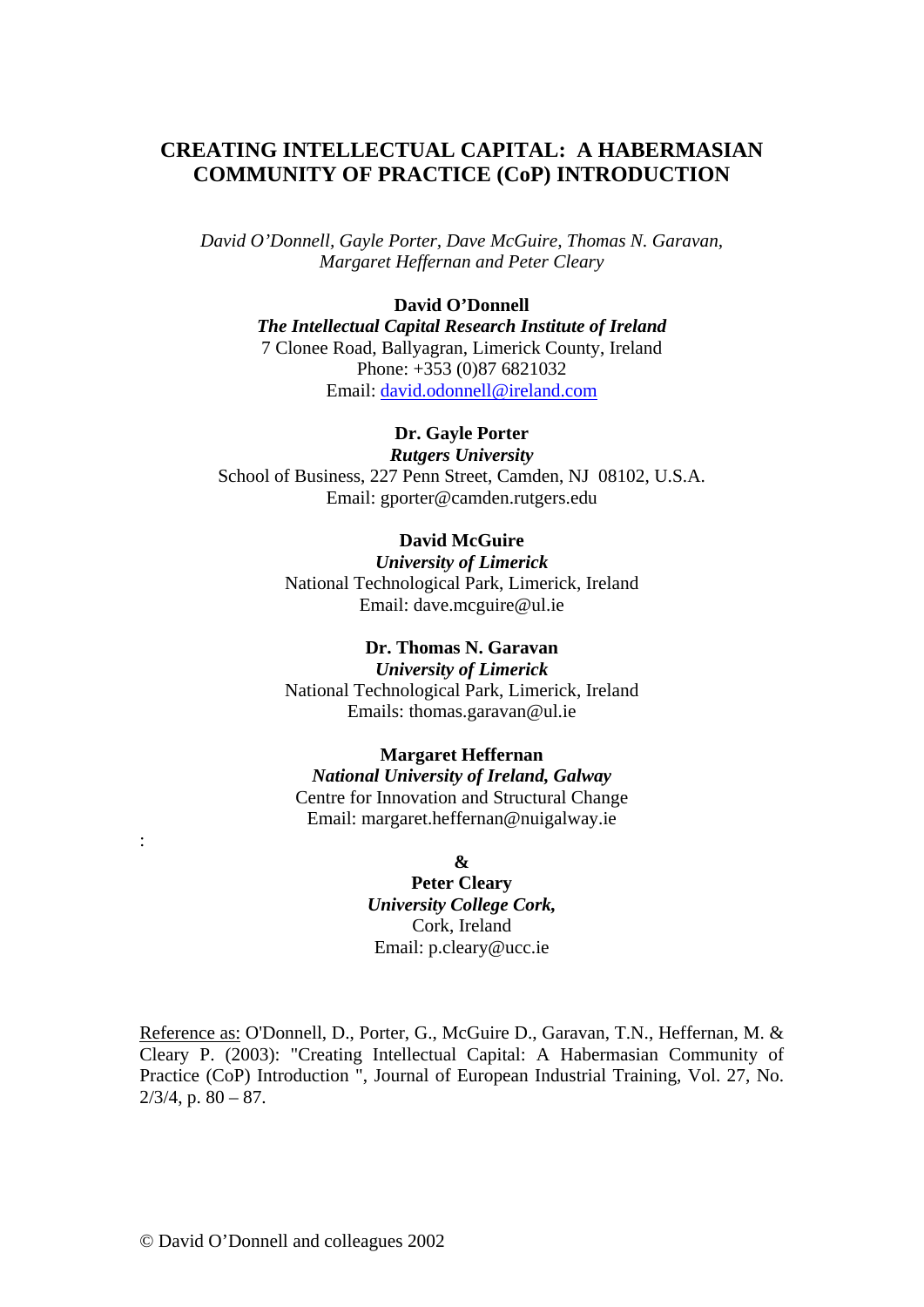# **CREATING INTELLECTUAL CAPITAL: A HABERMASIAN COMMUNITY OF PRACTICE (CoP) INTRODUCTION**

### **ABSTRACT**

John Seely Brown notes that context must be added to data and information to produce meaning. To move forward, Brown suggests, we must not merely look ahead but we must also learn to "look around" because learning occurs when members of a community of practice (CoP) socially construct and share their understanding of some text, issue or event. We draw explicitly here on the structural components of a Habermasian lifeworld in order to identify some dynamic processes through which a specific intellectual capital creating context, community of practice (CoP), may be theoretically positioned. Rejecting the individualistic "Cogito, ergo sum" of the Cartesians, we move in line with Brown's "We participate, therefore we are" to arrive within a Habermasian community of practice: *We communicate, ergo, we create*.

**Keywords**: Community of Practice (CoP); Habermas; Intellectual Capital; Workplace Learning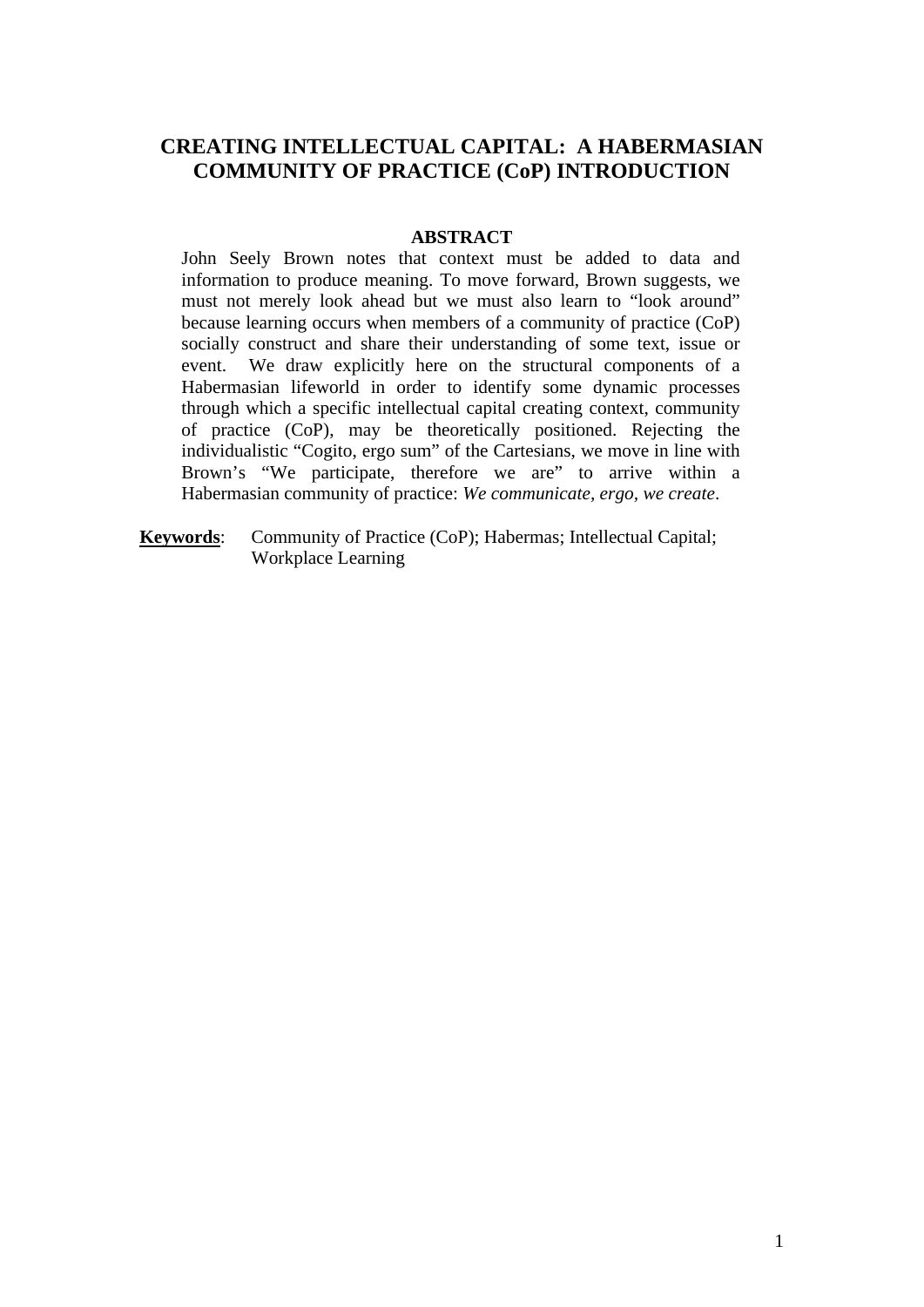# **Creating intellectual capital: A Habermasian community of practice (CoP) introduction**

**David O'Donnell** 

*The Intellectual Capital Research Institute of Ireland*  **Gayle Porter**  *Rutgers University, U.S.A.*  **David McGuire**  *University of Limerick, Ireland*  **Thomas N. Garavan**  *University of Limerick, Ireland*  **Margaret Heffernan**  *National University of Ireland, Galway*  **Peter Cleary**  *University College Cork, Ireland* 

> *The way forward is paradoxically not to look ahead, but to look around.* (John Seely Brown, 2000)

### **Introduction**

As the industrial morphs rapidly into the digital age a consensus is emerging that intellectual capital is displacing land, physical labour and financial capital as the primary source of economic and social value. There is, however, little consensus in the extant literature on how intellectual capital should be defined, theorised, measured, managed or valued (Bontis, 1998; Mouritsen et al., 2001; Sveiby, 1997). This complex and fuzzy concept embraces aspects of language, experiences, learning processes, data, information and know-how. Drawing on our previous work, intellectual capital creation is defined in this paper simply as a socially constructed dynamic process of situated collective knowing that is capable of being leveraged into economic and social value (O'Donnell, 1999, 2000; O'Donnell and Porter, 2002; O'Donnell et al., 2000, 2003; O'Regan et al., 2001). Following the philosophy and social theory of Jürgen Habermas (1984; 1987a,b; 1994), we theorise intellectual capital creation here as following a human lifeworld communicative or dialogical type logic within a community of practice (CoP); and leveraging this form of "capital" into economic or social value is based more on an instrumental, system or market based logic, although there is probably no definitive boundary between these two "logics" (O'Donnell, 2000; Roos et al., 1997).

According to John Seely Brown (2000), context must be added to data and information to produce meaning. To move forward, Brown (2000) suggests—we must not limit ourselves to merely looking ahead but we must also learn to "look around" because learning occurs when members of a community of practice (CoP) socially construct their understanding of some text, issue or event and then share this understanding with others. This idea of community of practice has become prominent in the business and organisational literature since the early 1990s (Brown and Duguid, 1991; Wenger, 1998; Wenger and Snyder, 2000) but its theoretical roots can be traced to the psychological theory of activity (Engeström, 1990) developed by the Vygotskian school of developmental psychology in the Russia of the 1920s.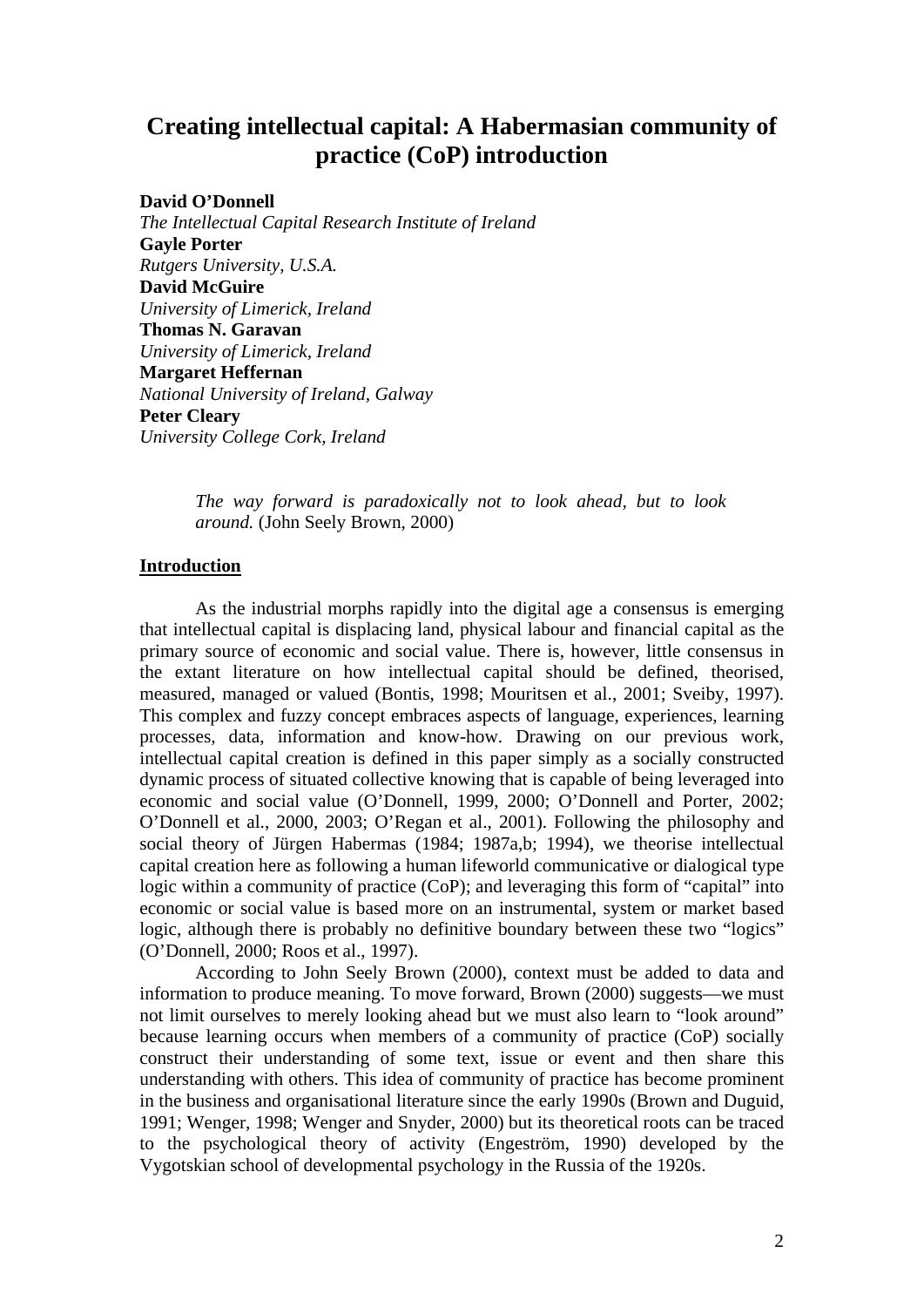In this brief theoretical paper we draw explicitly on the structural components of a Habermasian lifeworld in order to identify some dynamic processes through which a specific intellectual capital creating "context", community of practice (CoP), may be theoretically positioned. As Habermas (1996, p. *x*) himself puts it in applying his theory to law and democracy in *Between Facts and Norms*:

[T]he basic assumptions of the theory of communicative action......branch out into various universes of discourse, where they must prove their mettle in the contexts of debate they happen to encounter.

This lifeworld-in-system perspective seems particularly applicable to the current emphasis on workplace learning and collaborative work systems within an increasingly knowing intensive economy and society. Using Habermas' structural components, we outline the importance of each, with CoPs as the nexus linking culture, language, and worker/citizen development. In doing so, we apply Habermasian social theory through the lens of community of practice in order to attempt to gain both theoretical and practical insights into the process of intellectual capital creation and much of workplace learning.

In this paper we first distinguish between teams and CoPs. We then provide a brief introduction to the contours of a Habermasian lifeworld, with CoPs as the nexus of such lifeworlds. The procedural aspects of the process of communicative action are then outlined. We then discuss, in very general terms, some of the implications of adopting this theoretical approach to CoPs in the context of informal workplace learning for both research and practice. We conclude that such a theoretical positioning is capable of providing social theoretical rigour to relevant discourses in this area.

#### **CoPs versus Teams**

Communities of Practice (CoPs) are groups formed around a shared interest in which discussion builds on the values and motivations of their members. Etienne Wenger and William Snyder (2000, pp. 139-40) define CoPs as:

Groups of people informally bound together by shared expertise and passion for a joint enterprise—engineers engaged in deep water drilling, for example, consultants who specialise in strategic marketing, or frontline managers in charge of cheque processing at a large commercial bank. Some communities of practice meet regularly—for lunch on Thursdays, say—others are connected primarily by e-mail networks. A community of practice may or may not have an explicit agenda on a given week, and even if it does, it may not follow the agenda closely. Inevitably, however, people in communities of practice share their experiences and knowledge in free-flowing, creative ways that foster new approaches to problems.

Völpel (2002) argues that intellectual capital is produced on the basis of experience and analysis with the help of strategic imagination. Strategic imagination is considered to be an emergent property of a complex interplay between descriptive, creative and challenging imaginings. Although there is a possible future point at which some of the more developed ideas or imaginings that emerge in CoPs may be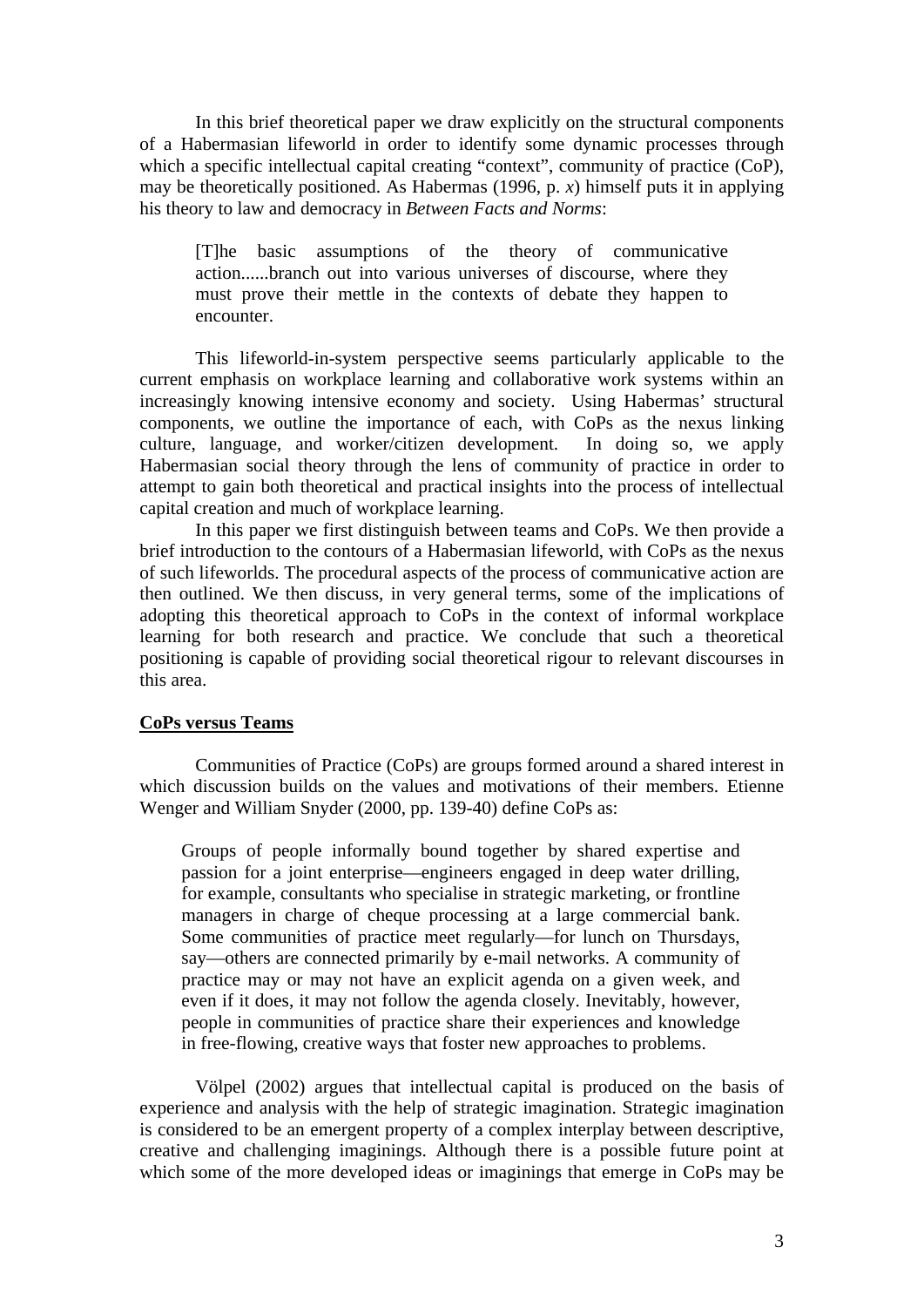considered for possible operational or commercial application, the structure of ongoing members' exchange is interest-based rather than pre-determined by managerialist or instrumental goals. Typically a "champion" organises meetings (time, place, notification and so on) and keeps things moving along, but CoPs are not directly managed by means of the traditional bureaucratic hierarchy. This sidestepping of hierarchical managerial control, the perceived "loss" of time involved, and a lack of clearly specified outcomes often makes control-oriented managers uncomfortable in a business environment based on performance metrics, deliverables, and the more familiar evidence of doing "real" or "tangible" work (O'Donnell and Porter, 2002).

But what is the difference between a team and a CoP? Are CoPs simply "teams" rebranded in new clothes to enhance the profitability of the consulting industry or the productivity of the academic milieu? From a managerialist perspective does one simply manage both in the same way? Not so. Teams and CoPs are fundamentally different kinds of groups (see Melcrum (2000) on which this section of the paper draws heavily—and Figure 1. below).

### [take in Figure 1 about here]

Teams are tightly integrated units driven by deliverables, defined by managerially allocated tasks and bound together by collective commitment to results or goals. This teleological, means-end or goal-oriented nature of a team is what categorises it as driven by an instrumental logic. Teams are primarily constructions of the *system*. CoPs, on the other hand, are loosely coupled groups or networks driven by both interest in a topic or area and the value that membership provides to members as a function of their active involvement. CoPs are defined by the opportunities to learn, share and critically evaluate what they discover or what may unexpectedly emerge. Bound by a sense of collective identity, founded on interest and intrinsic value expectations, CoPs may be viewed as exhibiting more of what Habermas (1984) would term "a communicative logic", and hence are mainly, if not totally, of the *lifeworld*. Teams and CoPs will, of course, coexist within both profit and not-forprofit organisations but the key point that we attempt to highlight here is that both need to be managed or facilitated differently due to their inherently different logics and structural power relations (see Figure 1.)—In fact, we conclude that CoPs cannot be "managed" in the traditional control-oriented managerialist manner.

Unlike teams, CoPs are typically driven by the value that they provide to individual members. Members share information and insights and discover ideas this saves them time, money, energy and effort. Whereas a team delivers value in the result that it produces, a CoP discovers value in the diverse day-to-day processual exchanges of data, information, know-how and fellowship. The heart of a team is the set of interdependent tasks that leads to a predetermined outcome. The heart of a CoP, on the other hand, is the processual know-how that members share, critically evaluate and develop. CoPs, therefore, facilitate opportunities for sharing knowledge as they arise, and as a result the "hot topics" in a community emerge over time. As topics shift some may leave, and new people may join adding different perspectives and helping to shape future directions. While teams often have clear boundaries, set roles and memberships, CoPs may have many partial, part-time, marginal or looselycoupled members. In Habermasian terms, CoPs are primarily interest based and driven by a more communicative lifeworld-based logic; in contrast, teams are usually formed for a specific means-end purpose and are thus driven by a more instrumental, managerialist or system-based logic.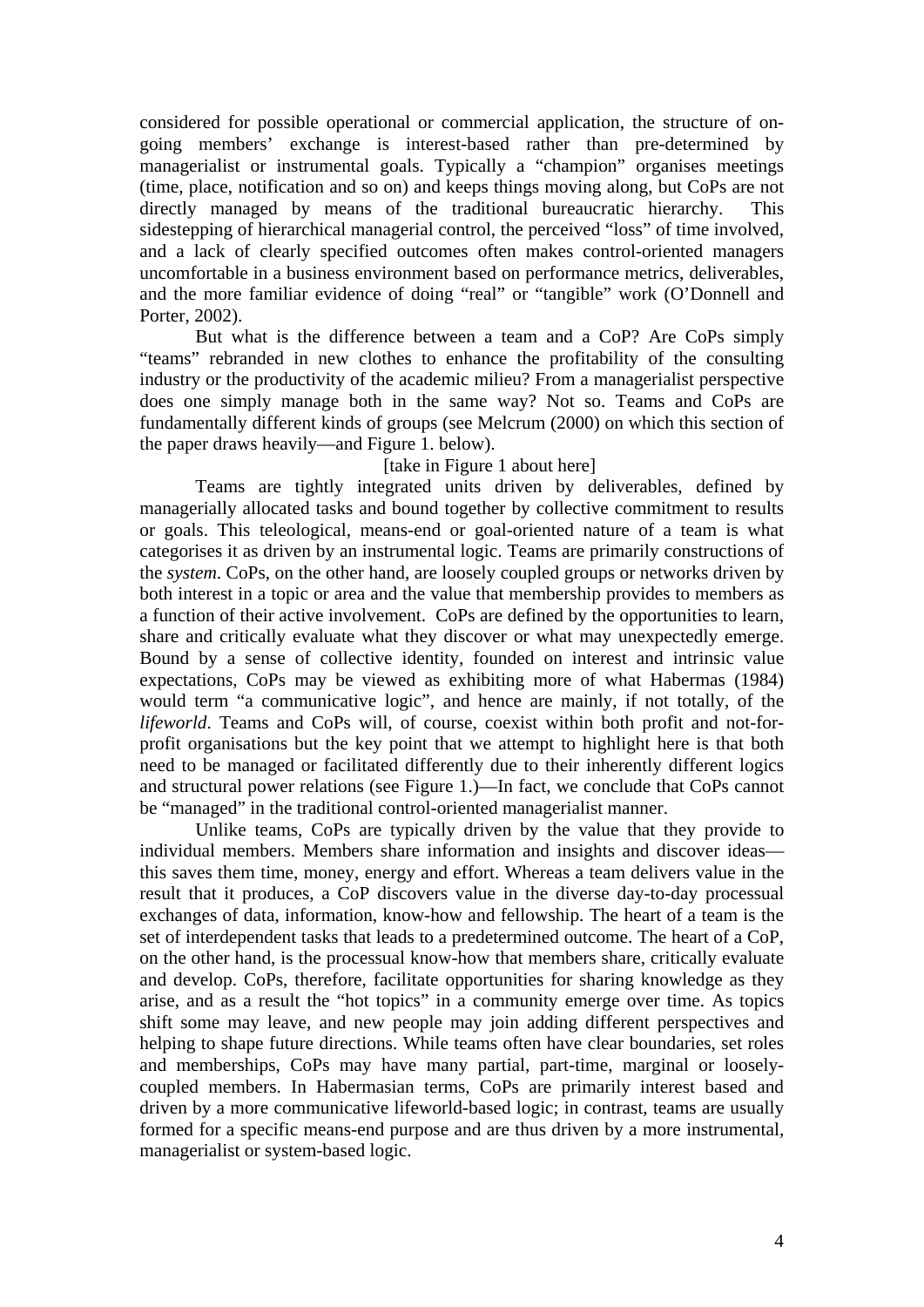Two distinct time-dependent learning models operate within teams and CoPs. Reflective learning in teams is regarded as a process of making connections and developing an understanding of a situation by testing intuitive understanding of experienced phenomena (Schön, 1983). Learning within teams is often strongly shaped by the successes and failures of the past. Experience is looked upon as a collective notion and the evaluation of experience involves a simplified timepressured search for reasons, patterns and logic coupled with a determination to avoid the mistakes of the past, while hoping to replicate triumphs in the future. In contrast, learning within a CoP is viewed as a reflexive engagement through dialogue in an attempt to make sense of, and created meaning from, experience (Cunliffe, 2002; Watson, 1994). Reflexive learning is the process of complexifying thinking or experience by exposing contradictions, doubts, dilemmas and possibilities (Chia, 1996; Cranton, 1996; West, 1996).

In summation, a community of practice is, therefore, a group that is defined by a different logic to a team—such groups share knowledge, learn together, create new knowledge, create common practices, and develop a sense of solidarity and personal responsibility and autonomy. CoP members frequently help each other to solve problems and develop new approaches or tools for their field. This makes it emotionally easier for community members to show their weak spots and learn together in what could be termed the reflexive "public sphere" of the community whether this be the back table in the company canteen, a local coffee shop or bar, a quiet stroll through the corridors, an email list or an online chat-room. In the following section, we draw out the contours of how CoPs may be theoretically positioned in a Habermasian lifeworld and how such CoPs contribute to both worker/citizen and organisational development.

## **CoPs-in-Lifeworld-in-System**

At a very broad level, Habermas (1984; 1987a,b; 1994) divides developed capitalist society into three basic sub-systems: *Money*, *Power* and *Lifeworld*. The instrumental means-end logic of the systems of money and power is geared to success, efficiency, control, profit or market share; in contrast, the communicative logic of the human lifeworld is geared to understanding and agreement. This distinction between goal-oriented instrumental action and communicative action is a core distinction at the foundation of Habermasian social theory. Teams, as noted above, are driven mainly by the logic of instrumental means-end success; CoPs, on the other hand, can be viewed as being driven mainly by the logic of communicative action, communicative understanding and communicative learning. Habermas' theory of communicative action (1984,1987a) allows for both System *and* Lifeworld perspectives to be included in any analysis of workplace learning. Members of a social collective, such as a CoP, normally share a largely intangible and tacit lifeworld that only exists in a "uniquely pre-reflexive form of background assumptions, background receptivities or background relations" (Honneth et al., 1981, p. 16). Such background lifeworlds must be conceived, according to Habermas (1987a, p. 124), as "culturally transmitted and linguistically organised stock(s) of interpretative patterns".

 Stocks and flows of "knowing" are viewed as central in generating new ideas and imaginings and then leveraging these into value, whatever one's definition of value. Language, culture, communications, dialogue, idea generation, imaginings and knowledge sharing are all key issues in the emerging discourses on communities of practice, intellectual capital, knowledge management, and workplace learning.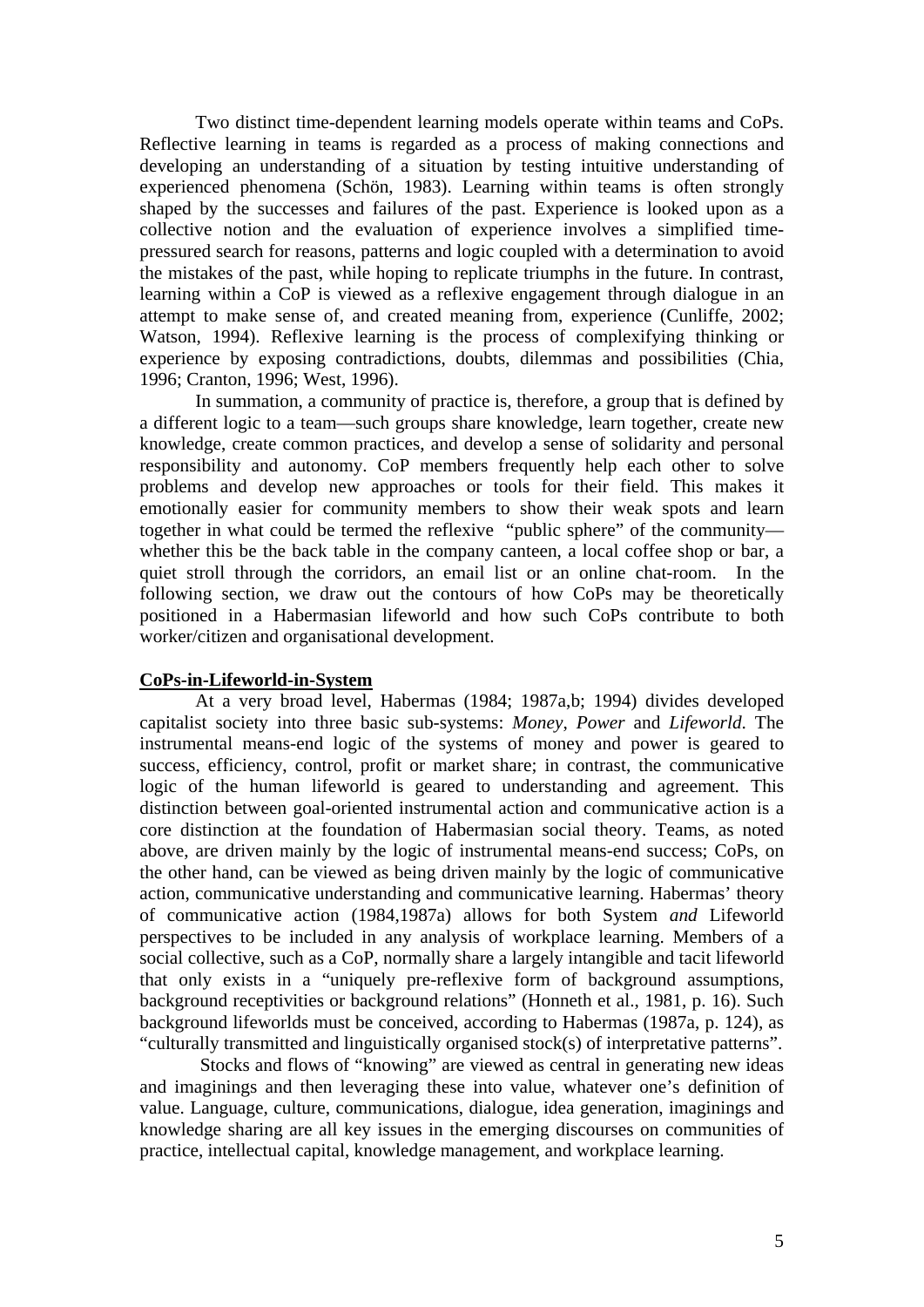It is these emphases on dialogue, knowledge generation and sharing, the freedom for agendas to emerge, the bracketing of time, and the sidelining of the traditional organisational hierarchy based on power and rigid managerial control that suggest that we explore what we might learn from Habermas. CoPs appear to manifest more of the attributes of a *Lifeworld* setting than of a *System* setting, although many CoPs must function within a system or organisational environment—hence the possible suitability and applicability of a Habermasian lifeworld-in-system perspective on CoPs. CoPs are not primarily goal-driven (teleological or instrumental logic; of the system—defined by management)—they are mainly interest driven (communicative logic; of the lifeworld—defined and organically decided on by workers/citizens themselves). This is the social theoretical distinction that we wish to introduce, explore and tease out a little in this paper.

Habermas (1987a), following Parsons' ideas on culture, society and personality, provides us with broad theoretical guidelines on how to conceptualise lifeworlds (Figure 2). The boundary between system (money; power) and human lifeworld is, however, not a clear-cut one, even within formal organisational settings—they interpenetrate and reciprocally influence each other, although much discourse on workplace learning assumes a tacitly managerialist perspective.

# [take in Figure 2. about here]

The structural components of particular lifeworlds (culture, community of practice, selves) meet their corresponding needs (cultural reproduction, social integration, socialisation and selves-development) through three dimensions along which communicative action is conducted (reaching understanding, coordinating interaction, effecting socialisation) which in turn are rooted in the structural components of ordinary everyday language and communications. The effective functioning of a CoP can be evaluated using the dimensions of rationality of knowledge (communicative versus instrumental), member solidarity, and personal/group responsibility (O'Donnell, 1999, 2000; O'Donnell et al., 2000, 2003).

Viewing CoPs through the lens of communicative action within a Habermasian lifeworld provides us with strong theoretical guidelines to assist us in conceptualising issues related to workplace learning and intellectual capital creation. Such a framework is particularly suited to interpretive, case study or ethnographic research—as well as educating those managers who erroneously believe that it their duty to control or rigidly manage CoPs.

For example, selves-development requires achieving openness to continuous learning, challenge, fedback, constructive criticism and growth. This openness contributes to an understanding of both personal and CoP identities. These identities and interpretative abilities allow for social memberships to form, which, in turn help to mould the interests, behaviour patterns, values, norms and learning goals of particular CoPs. Their behaviour and future goals evolve from these identities and social memberships that are initially learned through communicative dialogue (O'Donnell and Porter, 2002).

At the level of organisational culture managers can assist by facilitating the cultural context of emergence—and then stepping back and letting go. Within this culture workers negotiate their own norms of behaviour—CoP members gradually agree on boundaries for pursuing personal preferences as well as having some consideration for each other's needs. These norms eventually become part of a tacitly "taken-for-granted" social contract that guides behavioural processes within a CoP.

Situating community of practice (CoP) within a Habermasian lifeworld is central to the argument that we present here. CoPs self-develop as people grow an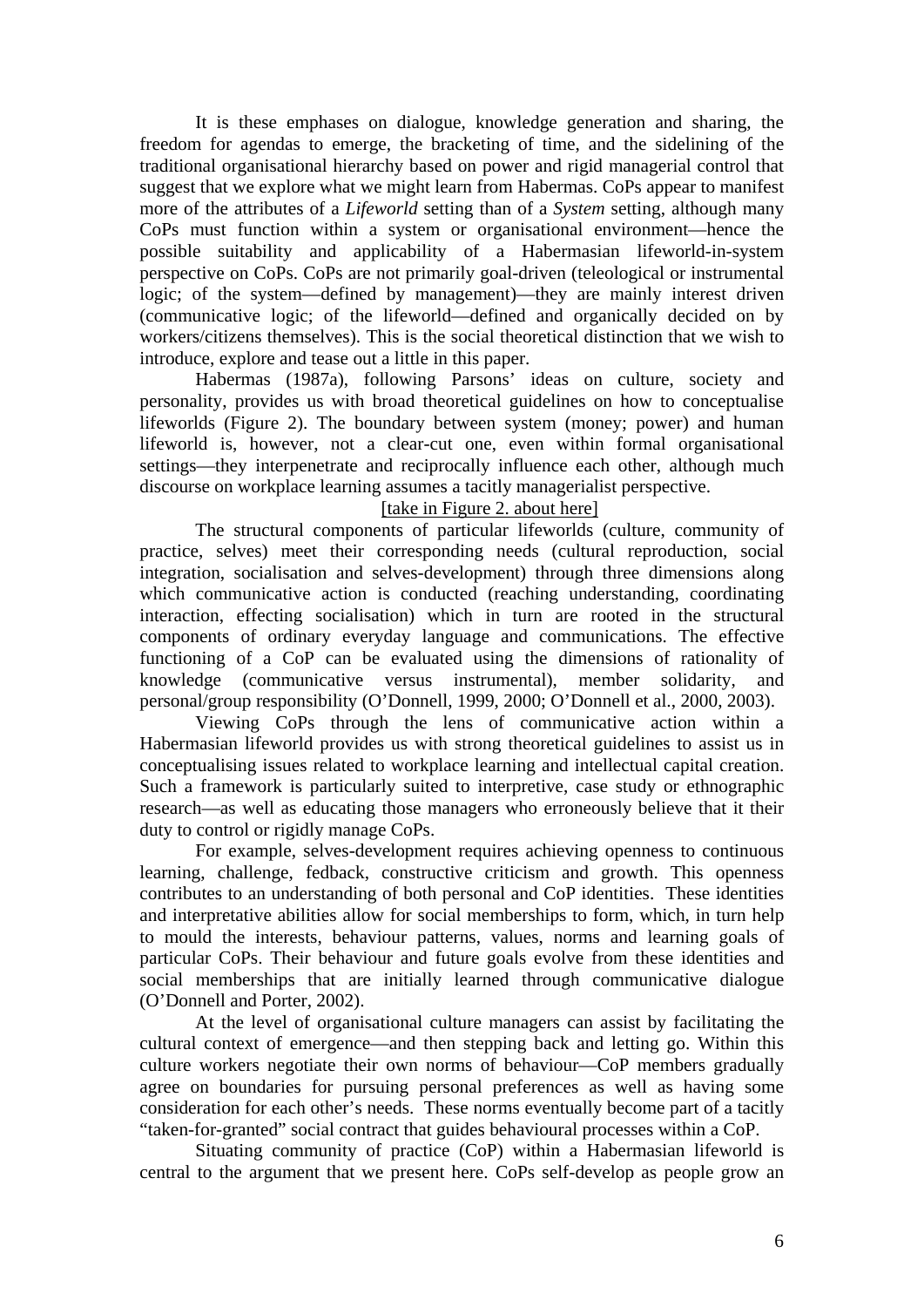understanding of their shared interests and begin to generate ideas about its meaning. The socialisation process is a gradual integration of individual interests and motivations into a shared collective focus. CoPs take on some loose order in how people gather and interact, gaining legitimacy without becoming overinstitutionalised. Providing that a CoP is compatible with existing organisational culture, it is capable of providing growth opportunities (for both members and the organisation) that otherwise would probably not exist. Not growth in size, necessarily, but growth in ideas—alternative perspectives and imaginings on approaches to products, customers, internal work processes, inter-company relations, and many other personal and organisational factors. Such CoPs are held together and regenerated through the medium of communicative action. In the next section we go somewhat deeper into this key concept.

### **Communicative action**

Lifeworlds are held together and regenerated through the medium of what Habermas terms "communicative action". At a fundamental level, intellectual capital is created when two human beings communicate, by whatever means available, with each other. Communicative action refers to the set of symmetric and reciprocal relations within the communicative relation between at least two people. We suggest that this dialectical relation is at the core of intellectual capital creation within CoPs. From this perspective, interaction, as distinct from individual action, becomes the basic unit of theoretical analysis in CoPs. Habermas (1984, p. 86) defines communicative action as follows:

Communicative action refers to the interaction of at least two subjects capable of speech and action who establish interpersonal relations (whether by verbal or extra-verbal means). The actors seek to reach an understanding about the action situation and their plans of action in order to coordinate their actions by way of agreement. The central concept of interpretation refers in the first instance to negotiating definitions of the situation [that] admit of consensus.

The ability to raise "validity claims" within this communicative relation is central to the theory of communicative action (O'Donnell, 2000). We claim here that validity claims are also central to the effective functioning of critical dialogue within CoPs. When two people communicate with each other, face-to-face, body-language or electronically mediated, each utterance that *alter* makes can be implicitly or explicitly accepted or challenged by *ego* on a simple "Yes" or "No" basis. *Alter* is seen as making a claim to validity with each utterance and *ego* can either accept or reject this claim.

Validity claims of propositional truth and/or efficacy relate to the objective world of facts and/or states of affairs; for example if *alter* states that the area of a triangle is one third of the base times the height, *ego* can reject this claim explicitly with a "No" and provide evidence that the area of a triangle is one half the base times the height; if a CoP member states that the new knowledge management system is working superbly another may explicitly refuse to accept the validity of the statement, seek further evidence from others, or produce her own evidence to show that the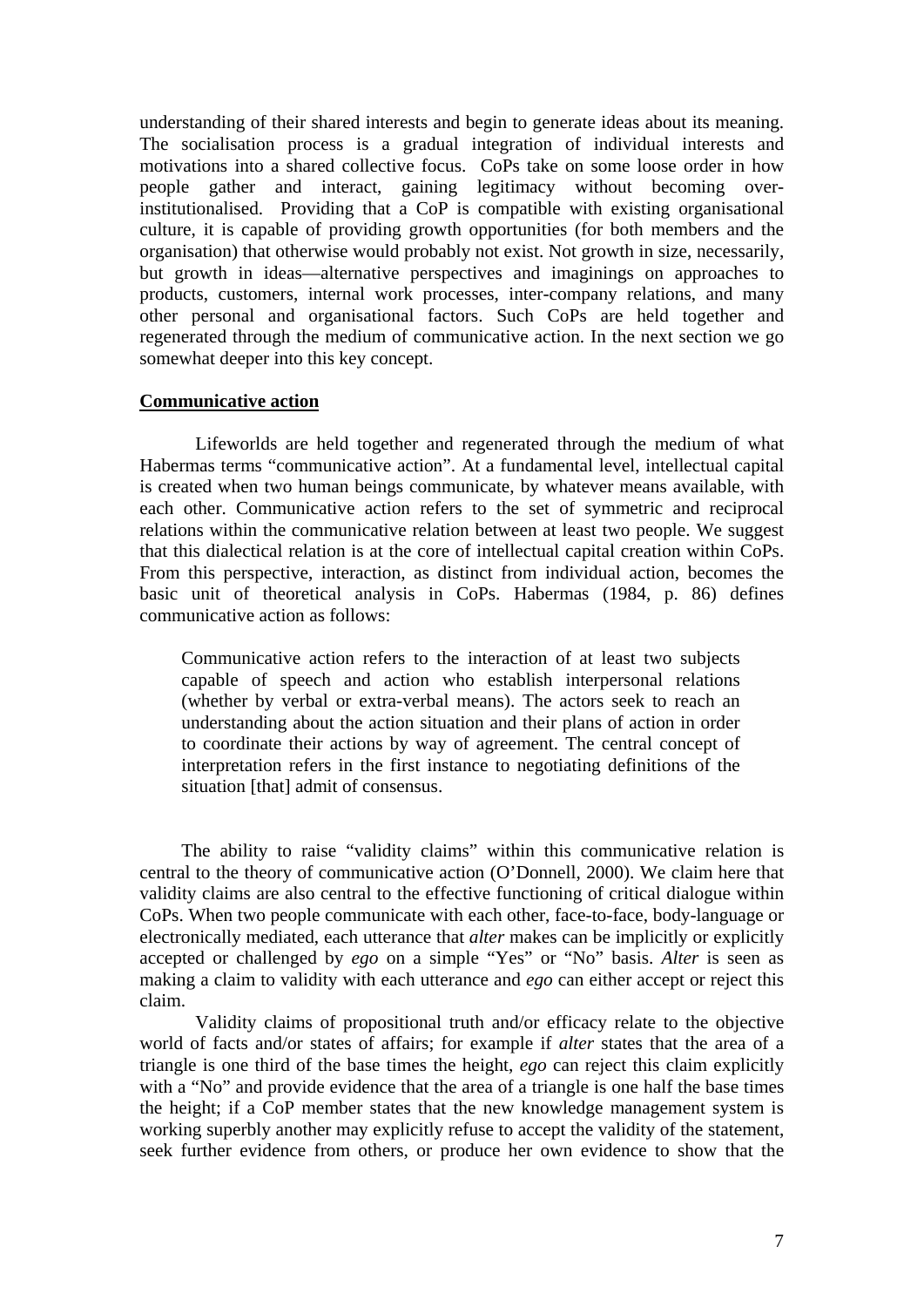efficiency with which the system is working is inferior to their competitors in terms of skills-development and benchmarking.

The validity claim of normative rightness relates to the social world "around here"—what is generally considered normative, socially acceptable and usually "taken for granted" behaviour; for example, a new manager in the HR division arrives, decides to join a CoP on HR issues, and at his first CoP meeting in the canteen intimates to the other members that as he is the senior person present he should set the agenda—only to be politely informed that "you can't pull rank on us like that around here!—this is *our* community of practice, not yours!", that is, the validity of this manager's actions are not accepted by the CoP members as they do not conform to the autonomous norms of this particular CoP. Such an interfering controloriented manager is, in effect, a threat to the effective functioning of such hypothetical CoPs.

The validity claim of sincerity/authenticity relates to the (inter)subjective world and is often accepted or rejected implicitly and silently by *ego* who decides whether *alter* is being genuine, sincere or authentic. When rejected explicitly, one may hear such comments as – "Get real", "Pull the other one", and so on. What is distinctive about these validity claims is that thinking about them in the overall context of a Habermasian lifeworld may provide us with insight into both the depth and quality of the communicative interactions between members of a CoP as well as providing empirical entry points to guide case study or ethnographic research in this area.

As the brief discussion on validity claims above is designed to demonstrate, communicative action is a fragile process and when this process is endangered by system influences (such as managers thinking that they can rigidly control CoPs), CoPs suffer. By implication, anything that negatively influences the ability to raise or voice these validity claims will reduce, or perhaps even destroy, the effective functioning of CoPs.

Using Habermas' dimensions of evaluation, we can seek to identify areas where systemic influences colonise or destroy effective aspects of particular CoPs leading to experiences such as loss of meaning, anomie, various forms of alienation, rupturing of traditions and the unsettling of collective identities (see Figure 2)—in other words, to influences that prevent CoPs from emerging within the system logic of organisational settings, reduce their effectiveness, or perhaps destroy them completely. Drawing once again on some of the fundamental points of Habermas' massive oeuvre, we now have a social theoretical map within which we can begin to think substantively about CoPs and workplace learning from a critical lifeworld-insystem perspective.

People-centered organisational models are premised on the realisation that the structural systemic influences of money and power may, in some cases, constrain the creative potential of employees. To be value-driven, management must make space available to allow employees to talk, interact and share knowledge. Communities of practice provide one example of an organisational innovation designed to facilitate workplace learning and innovation through promoting reflexive learning, which in turn may generate value-adding ideas for products, processes or services. Workplace learning occurs as a result of the social interactions of people. Further research needs to focus on identifying the processes, behaviours, values, norms, rituals, stories, and motivations that distinguish high performance CoPs from poor ones. Further, such research should examine in detail the structural effects of money and power on the functioning of such CoPs in order to distinguish structural effects that are positive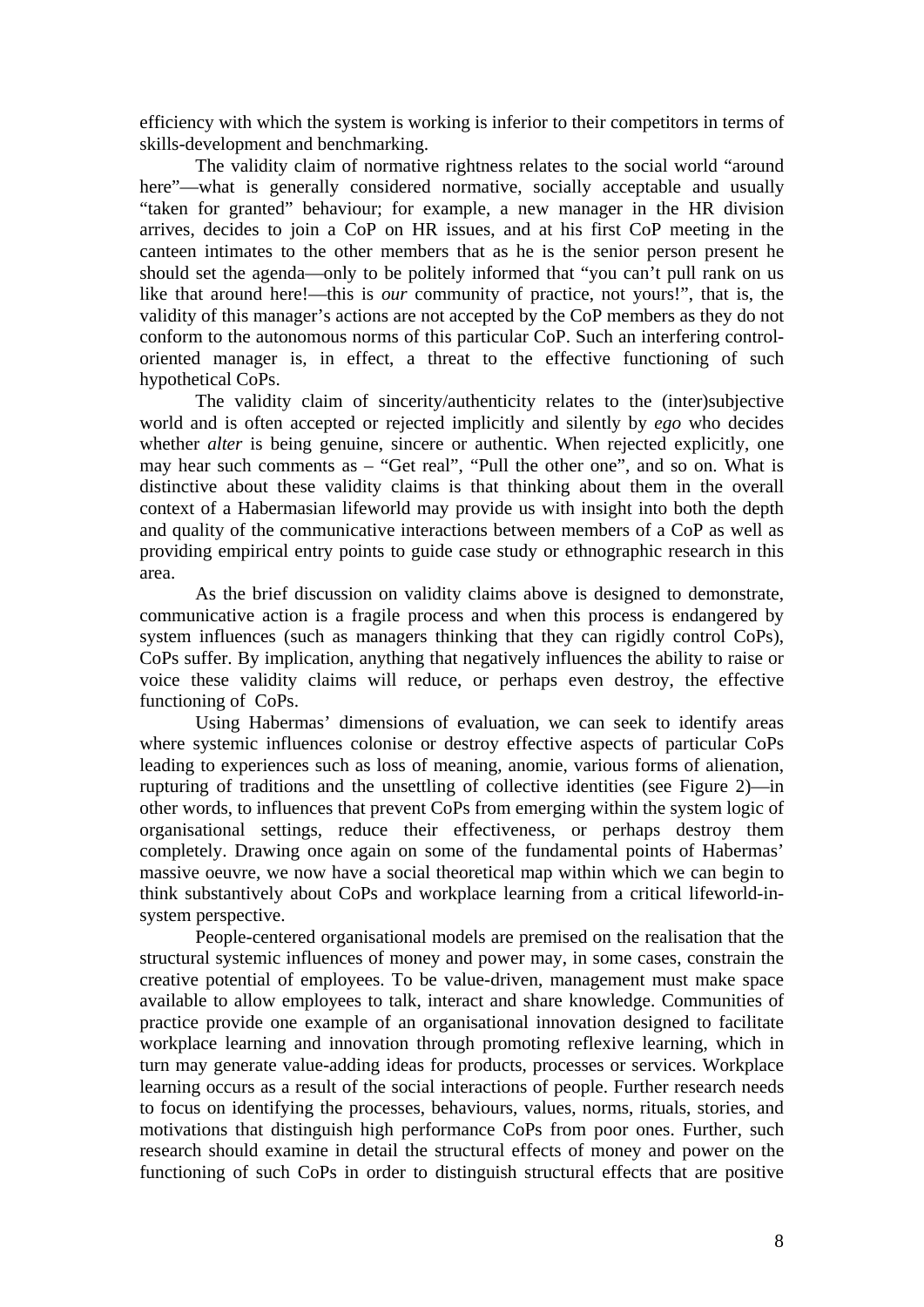from those that constrain. An initial starting point for such comparisons would be the distinction between CoPs that have a high output of intellectual capital from those that do not.

### **Conclusion**

Most contributions on intellectual capital focus on two main issues; how it is created and how it is leveraged into market value, although there is probably no definitive boundary between the two (Roos et al., 1997; Spender and Grant, 1996). As knowing-intensive work within CoPs is highly reflexive and end goals or destinations are often ill-defined or even unknown, the norms governing the mode of discourse, the dialectical to-and-fro in the search for the better argument, will be expected to influence both the productivity of the group, network or CoP and the eventual market or social value of the intellectual capital created. This sense of how one participates and acknowledges the other is central to the growth of both personal and CoP identities. Processes of knowledge sharing and cooperative intellectual capital creation within a CoP demand certain levels of communicative competence. According to Habermas (1984, p. 95):

Only the communicative model of action presupposes language as a medium of uncurtailed communication whereby speakers and hearers, out of the context of their preinterpreted lifeworld, refer simultaneously to things in the objective, social and subjective worlds in order to negotiate common definitions of the situation.

Brown (2000) suggests that we think of the world through Cartesian lenses: "I think. Therefore, I am." This attitude has led to theories of pedagogy and human development based on simplistic notions of pouring a pitcher of knowledge into an individual's head. A better set of lenses, Brown (2000) suggests, is provided by:

We participate. Therefore we are… In participation with others, we come into being. Understanding is socially constructed. Things are learned in and through discussion.

In summary, our discussion has emphasised communicative collaboration, particularly when achieved in ways that allow for evolutionary growth in addition to goal-oriented activity. To support the existence of more free-flowing collaboration, management must give attention to permitting and sustaining the cultural lifeworld context for such CoPs within the usual instrumental goal-driven system logic of any organisation. Applying Habermasian social theory to intellectual capital creation within CoPs suggests something of a paradox as management must be willing to relax its strong bias toward goal-oriented activity for some portion of operational activities. Leaders must demonstrate commitment to the freedom of communicative action, and manage in a way that aligns the relevant lifeworld structures and reproduction processes needed to support CoPs. Rejecting the individualistic "Cogito, ergo sum" of the Cartesians, we go with the flow of Brown's "We participate, therefore we are" to arrive, however tentatively, within a Habermasian community of practice: *We communicate, ergo, we create*.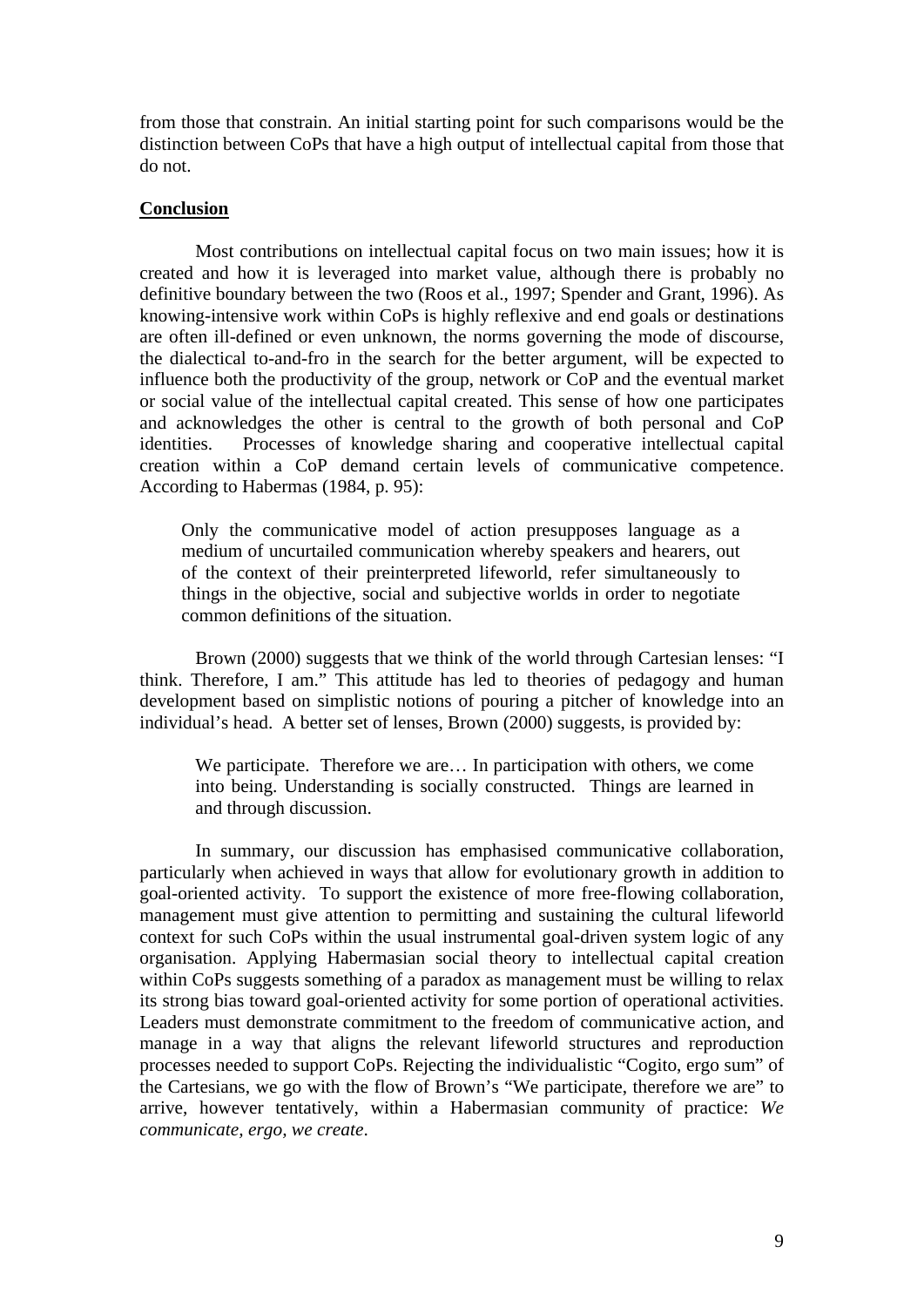# **Acknowledgements:**

We wish to acknowledge helpful insights on an earlier version of this paper from participants at The 3<sup>rd</sup> European Conference on HRD Research and Practice— Creativity and Innovation in Learning, Edinburgh, Scotland in January 2002.

## **References:**

- Bontis, N. (1998), "Intellectual capital; an exploratory study that develops measures and models", *Management Decision*, Vol. 36 No. 2, pp. 63-76.
- Brown, J. S. (2000), "Leveraging the Social Life of Information in the E-Age: Idea Sparkers", http://cml.indstate.edu/~libhard/ASIST2000x/brjsbsrh.html
- Brown, J. S. and Duguid, P. (1991), "Organizational Learning and Communities of Practice: Toward a Unified View of Working, Learning, and Innovation", *Organization Science*, Vol. 2 No. 1, pp. 40-57.
- Chia, R. (1996), "Teaching Paradigm Shifting in Management Education: University Business Schools and the Entrepreneurial Imagination", *Journal of Management Studies,* Vol. 33, No. 4, pp. 409–28.
- Cranton, P. (1996), "Types of Group Learning", In Imel, S. (Ed.), *Learning in Groups: Exploring Fundamental Principles, New Uses, and Emerging Opportunities. New Directions for Adult and Continuing Education No. 71***,** Jossey-Bass, San Francisco, pp. 25-32.
- Cunliffe, A. L. (2002), "Reflexive Dialogical Practice in Management Learning", *Management Learning*, Vol. 33, No. 1, pp. 35 – 61.
- Engeström, Y. (1990), *Learning, working and imagining: Twelve studies in activity theory*, Orienta-Konsultit Oy, Helsinki.
- Habermas, J. (1984,1987a), *The Theory of Communicative Action*. Vols. 1 and 2, T. McCarthy translation, Polity, Cambridge [first published as *Theorie des kommunikativen Handelns*, 2 Vols., Suhrkamp Verlag, Frankfurt am Main, 1981].
- Habermas, J. (1987b), *The philosophical discourse of modernity*, Polity, Cambridge.
- Habermas J. (1994), *Between facts and norms*, Polity, Cambridge.
- Melcrum. (2000), "Teams versus Communities of Practice",
- http://www.melcrum.com/know\_articles/COPs\_teams.htm
- Mouritsen, J., Larsen, H. T. and Bukh, P. N. D. (2001), "Intellectual capital and the capable firm: narrating, visualising and numbering for managing knowledge", *Accounting, Organizations and Society*, Vol. 26, pp. 735-762.
- O'Donnell, D. (1999), "Habermas, critical theory, and *selves*-directed learning", *Journal of European Industrial Training*, Vol. 23 No. 4/5, pp. 251-261.
- O'Donnell, D. (2000), "Intellectual capital creation: A Habermasian perspective", Working Paper, The Intellectual Capital Research Institute of Ireland, Ballyagran.
- O'Donnell, D. and Henriksen, L. B. (2002), "Philosophical foundations for a critical evaluation of the social impact of ICT", *Journal of Information Technology*, Vol. 17 No. 2, pp. 89-99.
- O'Donnell, D and Porter, G. (2002), "Making Space for Communities of Practice: Creating Intellectual Capital through Communicative Action", In Beyerlein, M. (Ed.), *Fieldbook on Collaborative Work Systems*, Jossey-Bass, (in press)
- O'Donnell, D., O'Regan, P. and Coates, B. (2000), "Intellectual capital: A Habermasian introduction", *Journal of Intellectual Capital*, Vol. 1 No. 2, pp. 187-200.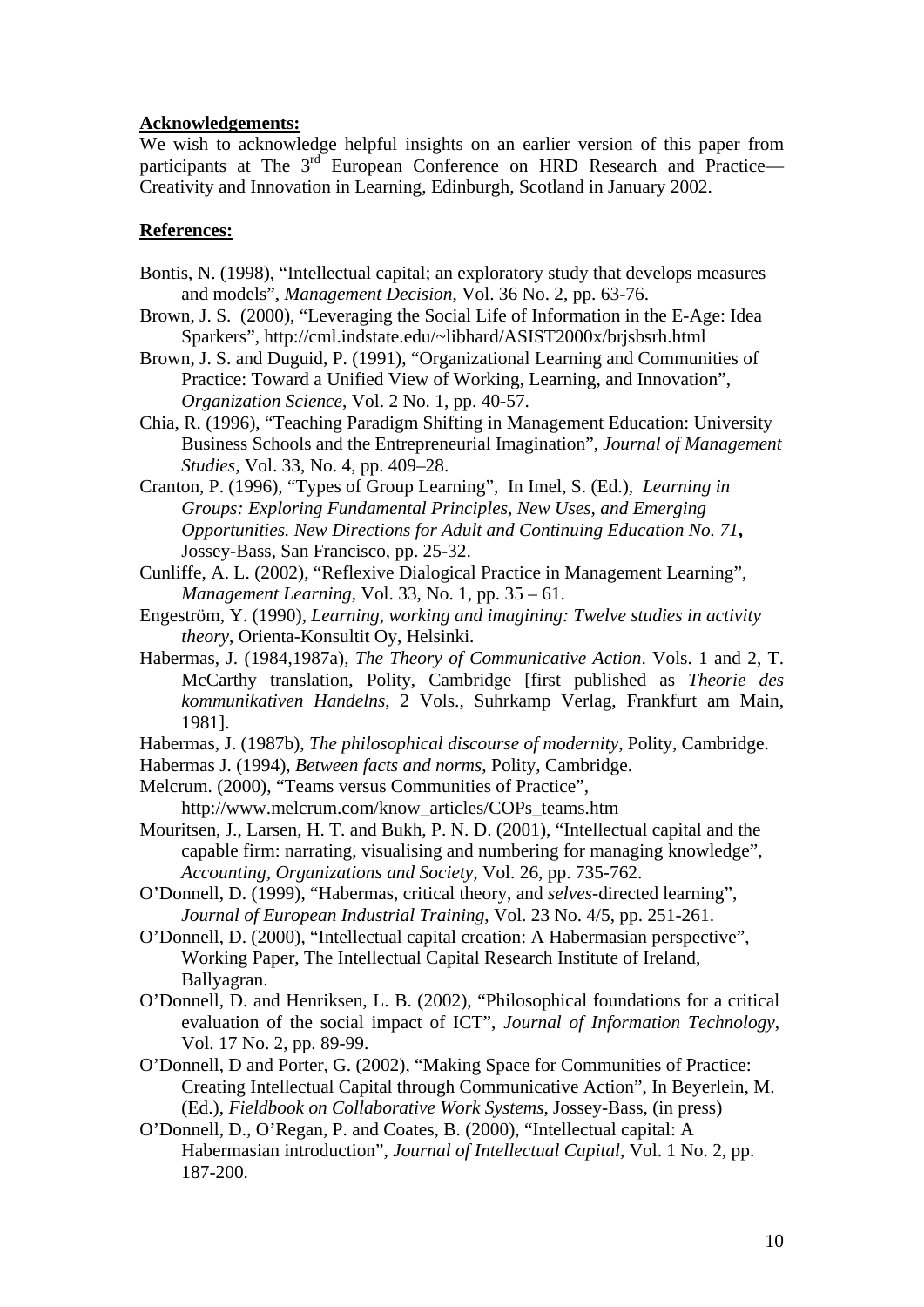- O'Donnell, D., O'Regan, P., Coates, B., Kennedy, T., Keary, B. and Berkery, G. (2003), "Human interaction: The critical source of intangible value", *Journal of Intellectual Capital*, Vol. 4 (in press)
- O'Regan, P., O'Donnell, D., Kennedy, T., Bontis, N. and Cleary, P. (2001), "Perceptions of Intellectual Capital: Irish Evidence", *Journal of Human Resource Costing and Accounting*, Vol. 6 No. 2, pp. 29-38.
- Roos, J., Roos, G. L. Edvinsson, L. and Dragonetti, N. C. (1997), *Intellectual Capital: Navigating in the new business landscape*, Macmillan, London.
- Schön, D. A. (1983), *The Reflective Practitioner: How Professionals Think in Action*, Basic Books, New York.
- Spender, J.-C. and Grant, R. M., Ed. (1996), *Knowledge and the Firm*, Special Issue, *Strategic Management Journal*, Vol. 17 No. 2.
- Sveiby, K.-E. (1997), *The new organizational wealth*, Berrett-Koehler, San Francisco, CA.
- Völpel, S. C. (2002), "Strategic intellectual capital creation: Decontextualizing strategy process research", *Journal of Intellectual Capital*, Vol. 3, No. 2, pp. 118-127.
- Watson, T. (1994), *In Search of Management: Culture, Chaos and Control in Managerial Work,* Routledge, London.
- Wenger, E. C. (1998), *Communities of Practice: Learning, meaning and identity*, Cambridge University Press, Reading MA.
- Wenger, E. C. and Snyder, W. M. (2000), "Communities of Practice: The Organizational Frontier", *Harvard Business Review*, Jan-Feb., pp. 139-145.
- West, M. A. (1996), "Reflexivity and workgroup effectiveness: a conceptual integration", In West, M. A. (Ed.), *The Handbook of Workgroup Psychology*, Wiley, Chichester, pp. 556-579.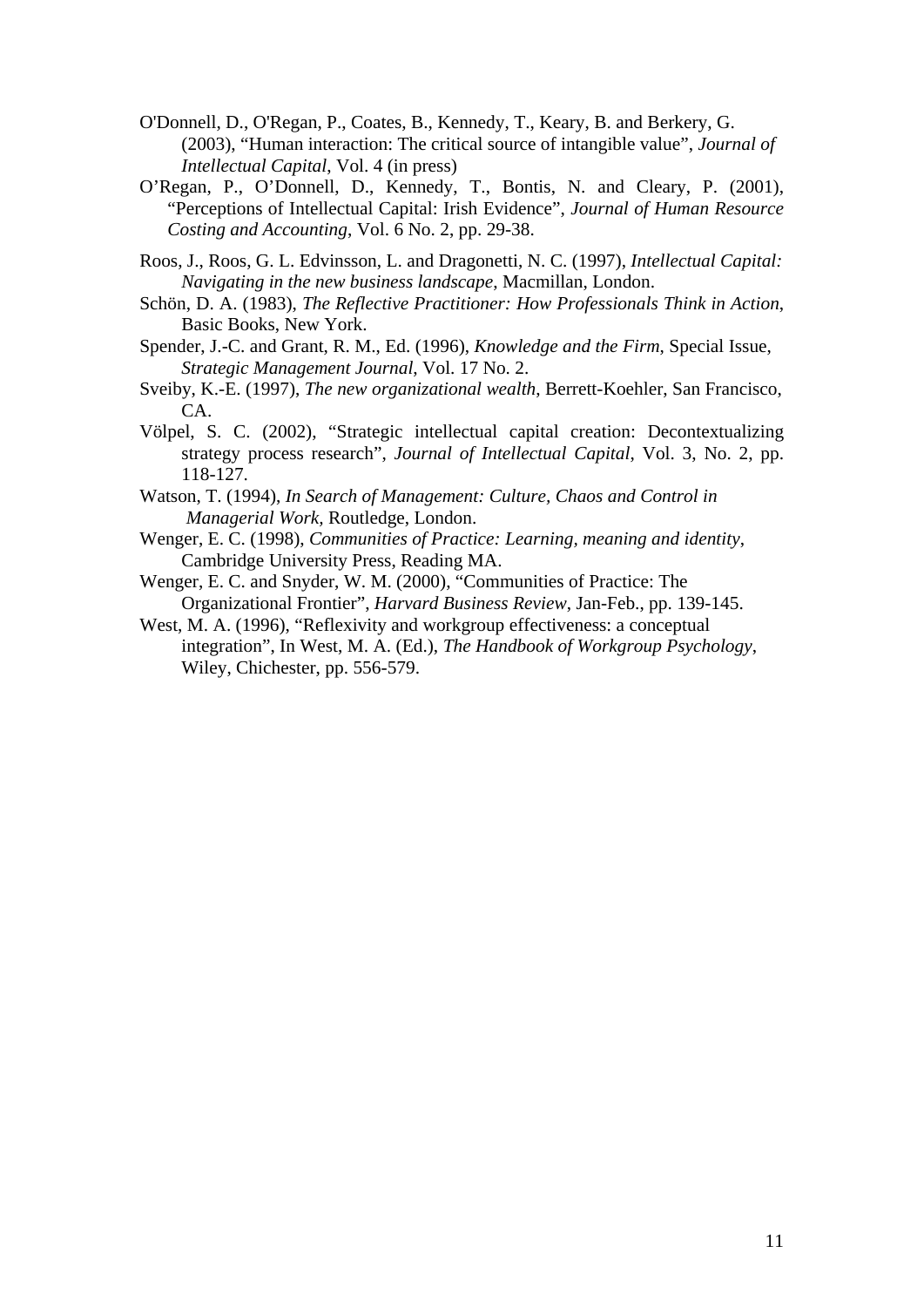| <b>TEAMS</b>                             | <b>COMMUNITIES OF PRACTICE</b>          |  |  |
|------------------------------------------|-----------------------------------------|--|--|
|                                          | CoPs                                    |  |  |
| Instrumental logic                       | Communicative logic                     |  |  |
| Driven by deliverables                   | Driven by value                         |  |  |
| Shared goals and results                 | Shared interest or practice             |  |  |
| Value defined by charter                 | Value discovered/evolves                |  |  |
| Value in result delivered                | Value in ongoing process                |  |  |
| Defined by task                          | Defined by knowledge/know-how           |  |  |
| Interdependent tasks                     | Interdependent knowledge                |  |  |
| Clear boundaries                         | Permeable boundaries                    |  |  |
| Develops through a work plan             | Develops organically                    |  |  |
| Everyone contributes                     | Variable contributions                  |  |  |
| Managed objectives through<br>$\bullet$  | Managed by making connections           |  |  |
| objectives and work plan                 |                                         |  |  |
| Bound by commitment                      | Bound by identification—shared identity |  |  |
| Joint accountability<br>$\bullet$        | Reciprocal contributions                |  |  |
| Based on explicit agreement<br>$\bullet$ | <b>Based on trust</b>                   |  |  |
| Team leader or manager                   | Core group/coordinator                  |  |  |
| Reflective Learning                      | Reflexive Learning                      |  |  |
| <b>Cognitive Process</b>                 | <b>Dialogical Process</b>               |  |  |
| <b>Attribution Focus</b>                 | <b>Constructive Focus</b>               |  |  |

Figure 1. **Teams versus Communities of Practice** 

*Source*: Broadly based on Melcrum (2000)